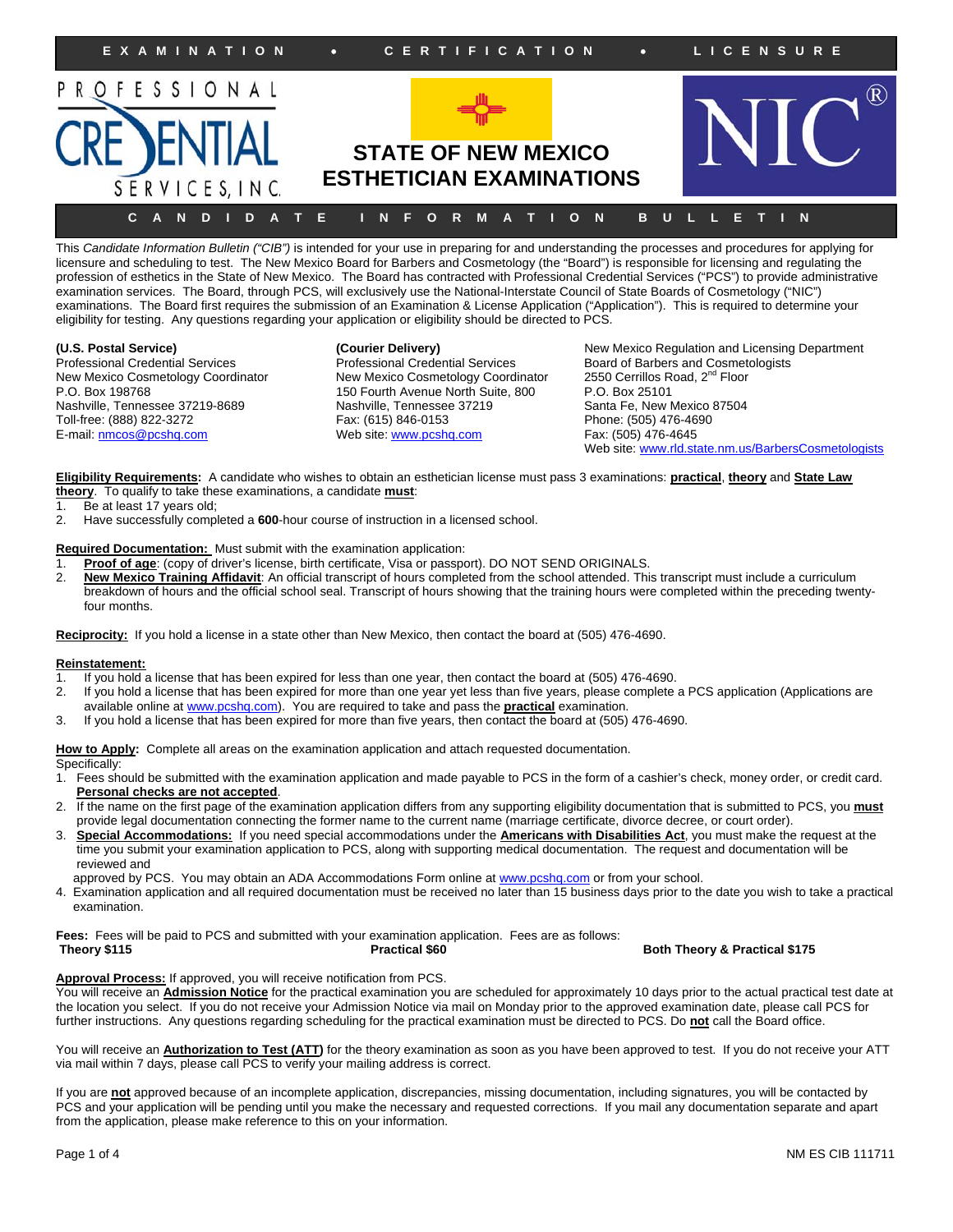#### **YOUR APPLICATION FOR EXAMINATION AND LICENSURE WILL NOT BE CONSIDERED UNTIL THE ENTIRE PACKET IS COMPLETE.**

**How to Schedule For and Take the Theory Examination:** Upon receipt of your ATT, you may request to take the theory examination by contacting PSI Testing Center at www.psiexams.com or at 800-733-9267. An ATT **cannot be faxed** to you or to the PSI site.

#### **Internet Scheduling**

For the fastest and most convenient test scheduling process, PSI recommends that candidates register for their examinations using the Internet. Candidates register online by accessing PSI's registration website at www.psiexams.com. Internet registration is available 24 hours a day. In order to register by Internet, complete the steps below:

Log onto PSI's website. Complete the associated registration form online and submit your information to PSI via the internet.

Upon completion of the online registration form, you will be given the available examination dates and locations for scheduling your examination. Select your desired testing date and location.

#### **Telephone Scheduling**

The second fastest method of scheduling is via the telephone with PSI's Interactive Voice Response system (IVR) during non-business hours, or through live registrars during business hours.

Call 800-733-9267, 24 hours a day and register using the Automated Registration System. Otherwise, PSI registrars are available Monday through Friday, between 7:30am and 8:00pm and Saturday, between 11:00am and 5:00pm, Eastern Time, to schedule your appointment for the examination.

Theory examinations are offered on a daily basis using a computer-based testing platform. Since PSI tests for many different professions, please allow three business days between the time you call to schedule your examination and the time you wish to sit for the examination. A "seat" may not be available at the time you wish to test if there is not sufficient lead-time in placing your scheduling call. There are several PSI Testing Centers throughout New Mexico, however, you can examine at any PSI test center located throughout the United States. You may access test center information at www.psiexams.com. Maps and test center hours are available from this web site as well.

You will take your theory examination on a personal computer. You select answers either by using a mouse or the keyboard. Please visit www.psiexams.com for additional information on computer-based testing. If you encounter any problems with the computer, you should notify the test administrator. You will be given 90 minutes to complete the entire examination. Examination questions are multiple-choice with one correct answer and three incorrect responses. There is no penalty for guessing. You must attain a score of 75 or higher to achieve a passing score on the theory examination. PSI personnel have no knowledge of, are not responsible for, and cannot answer questions about the content of the examinations, references, passing scores, etc.

### **Theory and Practical Examination Admission Requirements:**

**You must register for your examination with your LEGAL first and last name as it appears on your government issued identification. All required identification below must match the first and last name under which you registered.** Candidates are required to bring **a recent 2"x2" passport type photo** and **two (2) forms of valid (non-expired) identification** to the test site. One of the identifications presented must be Government issued identification with photograph and signature. Photocopies of identification will **NOT** be accepted. Candidates must present two forms of ID: One Primary and One Secondary.

#### **PRIMARY IDENTIFICATION – Choose One**

- State issued driver's license
- State issued identification card
- US Government issued Passport
- US Government issued Military Identification Card
- US Government issued Alien Registration Card

### **SECONDARY IDENTIFICATION – Choose One**

- Credit card (must be signed)
- Social Security Card
- US issued Birth Certificate

\***NOTE:** Student ID and employment ID are **NOT** acceptable forms of identification.

Candidates must register with the full legal name as it appears on their government issued identification. The name on the identification must be the same as the name used to register for the examination. If the candidate fails to bring proper identification or the candidate names do not match, the candidates will not be allowed to test and their examination fee will not be refunded.

It is your responsibility to arrive at the test center on time. Candidates will not be permitted into the examination room after your scheduled testing time. It is strongly suggested that you visit the site before the day of the examination in order to become familiar with the route and the travel time. Candidates are not permitted to bring anyone into the examination room. Candidates are not permitted to talk to one another once inside the examination room.

#### **General Policies and Procedures for Theory and Practical Examinations:**

**Security Policies:** Suspected security breaches during either the theory or practical test administrations, such as an act of impersonation, creating a disturbance, giving or receiving unauthorized information or aiding other candidates, attempting to remove test information by any means, possessing prohibited materials or sharing supplies may be sufficient cause to dismiss you from the examination site or to invalidate or cancel your scores. Suspected breaches may be identified by observation or suspicion by the test center staff, or may be evidenced by subsequent statistical analysis of examination materials. PCS reserves the right to investigate each incident of misconduct and will report such incidents directly to the Board. The Board will make all final decisions on examination score invalidations or cancellations. **No visitors, guests or children are allowed in the test center.**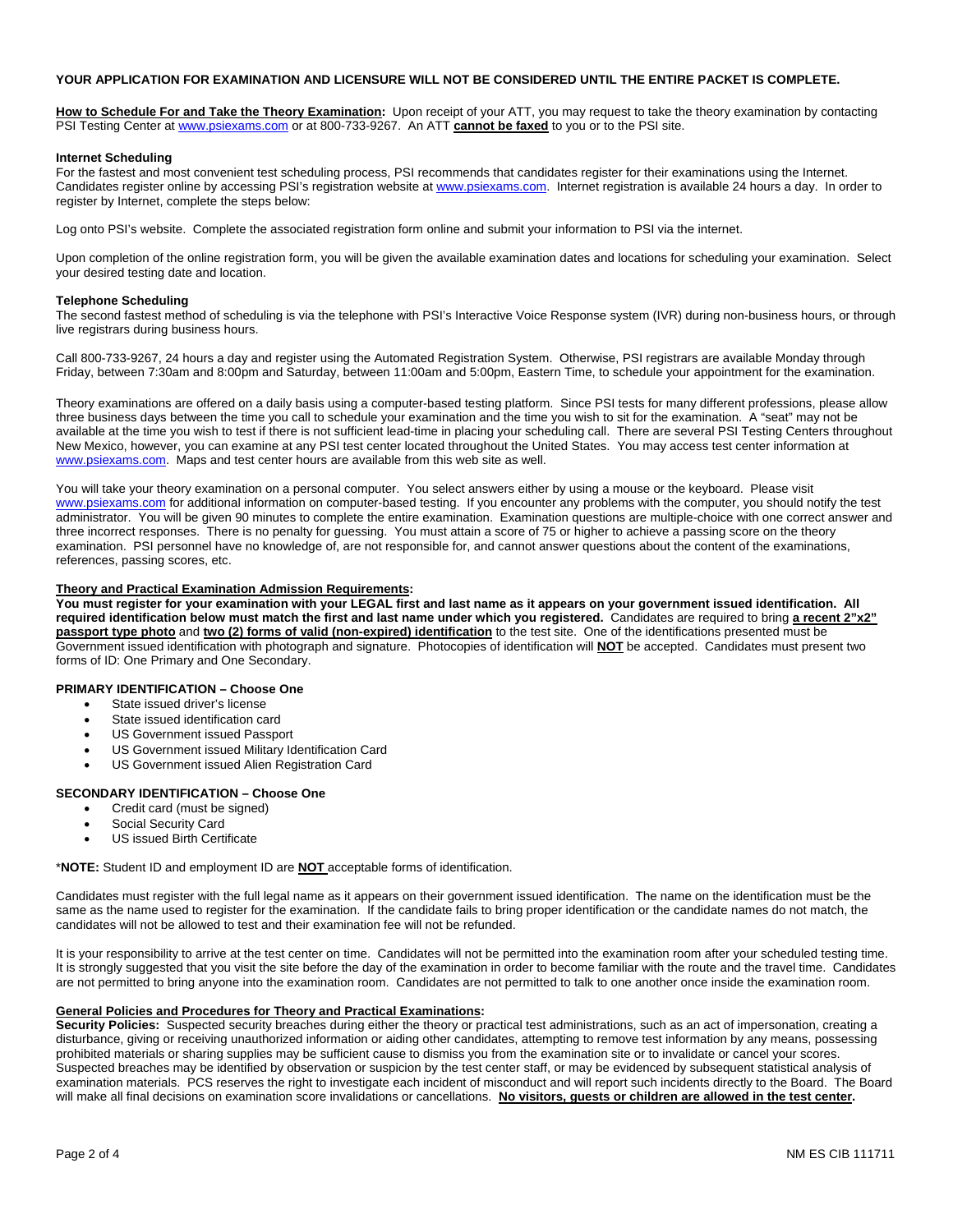**Copyrighted Examination Questions:** All test questions are the express copyrighted property of NIC. It is forbidden under federal copyright law to copy, reproduce, record, distribute or display these test questions by any means, in whole or in part. Doing so may subject you to severe civil and criminal penalties, including prison incarceration and/or fined up to \$250,000 for criminal violations.

**Prohibited Items:** No food, beverages, purses, notebooks, magazines, backpacks, briefcases, hats, caps, reference books or electronic devices such as cameras, computers or computerized devices, walkmans, ipods, radios, recording devices, portable fax machines, cellular telephones, calculator watches, reproduction equipment, beepers or pagers are permitted in the examination room. If any of the aforementioned items are found in a candidate's possession, the Test Center Administrator will collect the item until the end of the examination and provide an incident report of the incident to the Board and PCS. Smoking or the use of tobacco is strictly prohibited in the examination room. PCS is not responsible for **any** personal items brought into the examination site.

**Environmental Distracters:** Although every attempt is made to provide a quiet and comfortable test environment, noise and room temperature may be an unforeseen and unavoidable distracter. It is suggested that you wear the type of clothing that would allow you to adapt to a cooler or warmer climate at the testing site.

**Emergency Policy:** In the event of inclement weather or similar emergency, a scheduled examination may be canceled or delayed. However, this decision is made only in rare instances and at the discretion of PCS and/or PSI. If a test center is open for testing, and you choose not to appear for your scheduled examination, your fee will be forfeited. You will have to reschedule your appointment and resubmit the appropriate fee to PCS. If you have reason to question whether or not a center will be closed due to an emergency, please call PCS to make inquiries regarding the practical examination and PSI for inquiries regarding the theory examination.

**Refunds and Rescheduling Policies:** You may reschedule for the theory examination without losing your fee **if** you contact PSI within three working days **prior** to your scheduled examination date. If you reschedule **after** the three-day window, you will forfeit your fee. **NOTE:** A voicemail message is not an acceptable form of cancellation. Please use the internet, automated telephone system or call PSI and speak to a Customer Service Representative. Rescheduling is **not** permitted for the practical examination unless you are hospitalized or are involved in a traffic accident on the way to the test center that prevents you from arriving on time. Refunds are **not** issued nor are fees transferable for either the theory or practical examinations. Documentation of the above-noted exceptions is required.

**Score Information:** When you complete the theory examination, the computer will print out an unofficial "Pass" or "Fail" Score Report. For failing candidates, this will include a strength and weakness report by major content areas. For the theory examination, a score of 75 is required in order to pass. If your score report does not print out because of technical problems, a score report will be provided to you within 24 hours after you test.

The official pass or fail results of the theory and practical examination will be mailed to you by first-class mail 10 business days after you take the examination. Failing candidates will receive a strength and weakness report, as well as information on how to retest. For the practical examination, an overall score of 75 must be achieved.

**Confidentiality:** Test results are confidential and are not provided over the telephone.

Passing Candidates: When you have passed both the theory and the practical examinations, you will be provided with a **Licensure Fee Notice** with your score. Please mail this form with the required fees to the NM Board for your license. Please be sure to notify PCS of any mailing address changes. Once you have met all licensure requirements please allow the Board 30 business days to process and mail your license. It is not necessary to notify the Board that you have passed an examination; the Board is provided candidate scores on a daily basis.

**Failing Candidates:** If you fail the examination or are absent, you must reapply and resubmit fees to PCS by calling: 1-888-822-3272.

**Expiration of Training Hours:** Pursuant to New Mexico Regulation 16.34.2.8A(2)(c) All required examinations must be taken and passed within 24 months of the date training was completed. After 24 months, you are required to complete a minimum of 150 hours of remedial education; upon completion, you must submit a new application to PCS along with proof of completing these additional hours. You must also re-take and pass all required examinations.

### **IT IS THE CANDIDATES RESPONSIBILITY TO FAX, MAIL, OR E-MAIL ANY CHANGE OF ADDRESS TO THE NEW MEXICO COSMETOLOGY COORDINATOR AT PCS AND THE NEW MEXICO STATE BOARD OF COSMETOLOGY.**